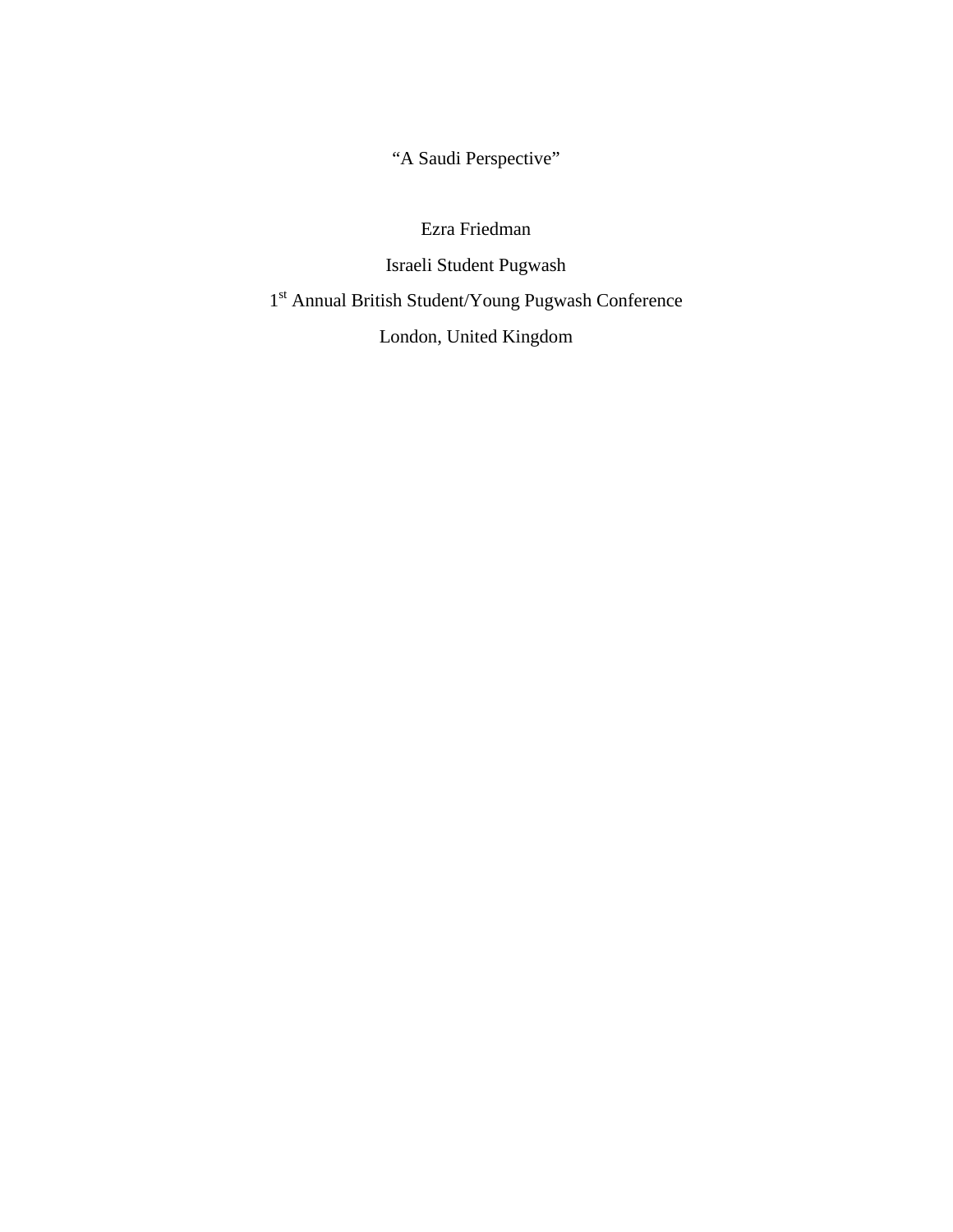The Yemeni Civil War, and subsequent Saudi led military intervention, is a conflict whose foundations manifest in the current regional tensions between Saudi Arabia and Iran. With the signing of the Joint Comprehensive Plan of Action (JCPOA), and ensuing perception of a power vacuum left by the United States through its perceived withdrawal from the region and eagerness to work with Tehran, has helped frame a situation where Saudi Arabia feels obligated to take a hands on approach to its own foreign policy. Iranian interference into the traditional Saudi sphere of influence in Yemen, the growth of Sunni extremism in the form of Al Qaida and Islamic State within Yemen, and Yemeni civil war has moved Saudi Arabia into action in order to preserve the state against an existential threat. The Saudi response has been one of leadership amongst fellow Sunni regimes in the Arabian Peninsula and wider Sunni world, leading a united front both politically and militarily to counter the growing instability and conflict in Yemen in what is ultimately a pitted battle for regional dominance in the Middle East. This paper will attempt to address the Saudi Arabian reasoning behind its involvement in Yemen, the Saudi view on Iranian involvement in Yemen through the proxy Houthis, and how the Yemen issue reflects Saudi actions in the wider context of the current Sunni-Shiite power struggle in the Middle East.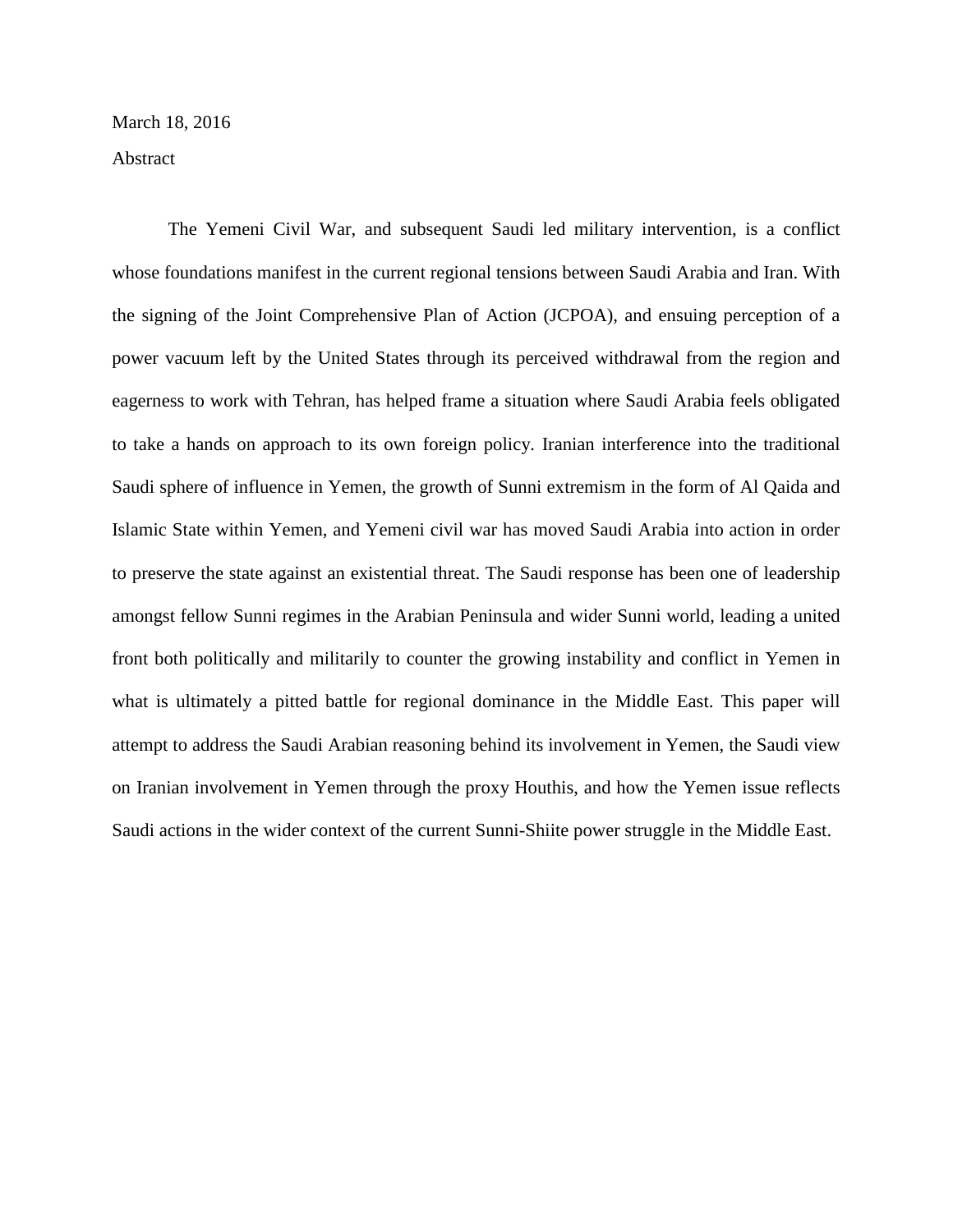The tensions between the regional powers of the Islamic Republic of Iran and Kingdom of Saudi Arabia are currently manifest through direct conflict and proxy-warfare in the territories of what are formerly Yemen and Syria. These conflicts bring to the fore not only a modern day battle for regional dominance in an arguably post-American Middle East, but also the re-ignition of the Sunni vs. Shiite rivalry in form of Saudi Arabia and Iran as standard bearers. In the 'New Middle East', in which Iran, as a result of the Joint Comprehensive Plan of Action, has arguably been given free rein to pursue its regional ambitions, and where the United States is perceived, by many of its allies, especially Riyadh, to be withdrawing from the region in a critical time, creating the perception of a power vacuum and feelings of abandonment. This perception of a new power vacuum being left by the United States which refused to act in any meaningful capacity in Syria has allowed the Shiite's to overrun Iraq in a post Saadam Hussein Middle East. Iranian support for the Houthi Rebels in Yemen has pressed the Saudis to believe that they must take a more active, aggressive and hands on approach to foreign policy.  $\frac{1}{1}$  $\frac{1}{1}$  $\frac{1}{1}$  This new approach has led Saudi Arabia to react sharply both militarily, economically, and politically to advance its interests. The Saudi Arabian military intervention in the Yemeni Civil War against a perceived Iranian encroachment into its sphere of influence has inadvertently destabilizing a heavily fractured and divided Yemen further in an already crumbling and heavily fissured Middle East while also having had moderate success in politically uniting the Sunni Arab world in common cause against Iran and Sunni Islamic extremism.

<span id="page-2-0"></span> <sup>1</sup> Yoel Guzansky, "Saudi Arabia and the Nuclear Agreement with Iran," *INSS Insight*, 1-4, July 22, 2015. David Schenker, "The Shift in Saudi Foreign Policy," *The Washington* Institute, February 10, 2016. Marc Moussalli, "Not just a proxy war: Yemen's strategic importance*," Global Risk Insights*, April 23, 2015. Simon Henderson, "Desert Stretch: Saudi Arabia's Ambitious Military Operations*," The Washington Institute*, February 16, 2016. Anthony H, Cordesman, "America, Saudi Arabia, and the Strategic Importance of Yemen," *Center for Strategic and International Studies*, March 26, 2015. Hakim Almasmari, "Yemen Conflict Devolves Into Proxy War," *Wall Street Journal*, March 26, 2015. Aaron David Miller and Jason Brodsky, "Saudi Arabia and Iran's Forever Fight," Foreign Affairs, January 13, 2016.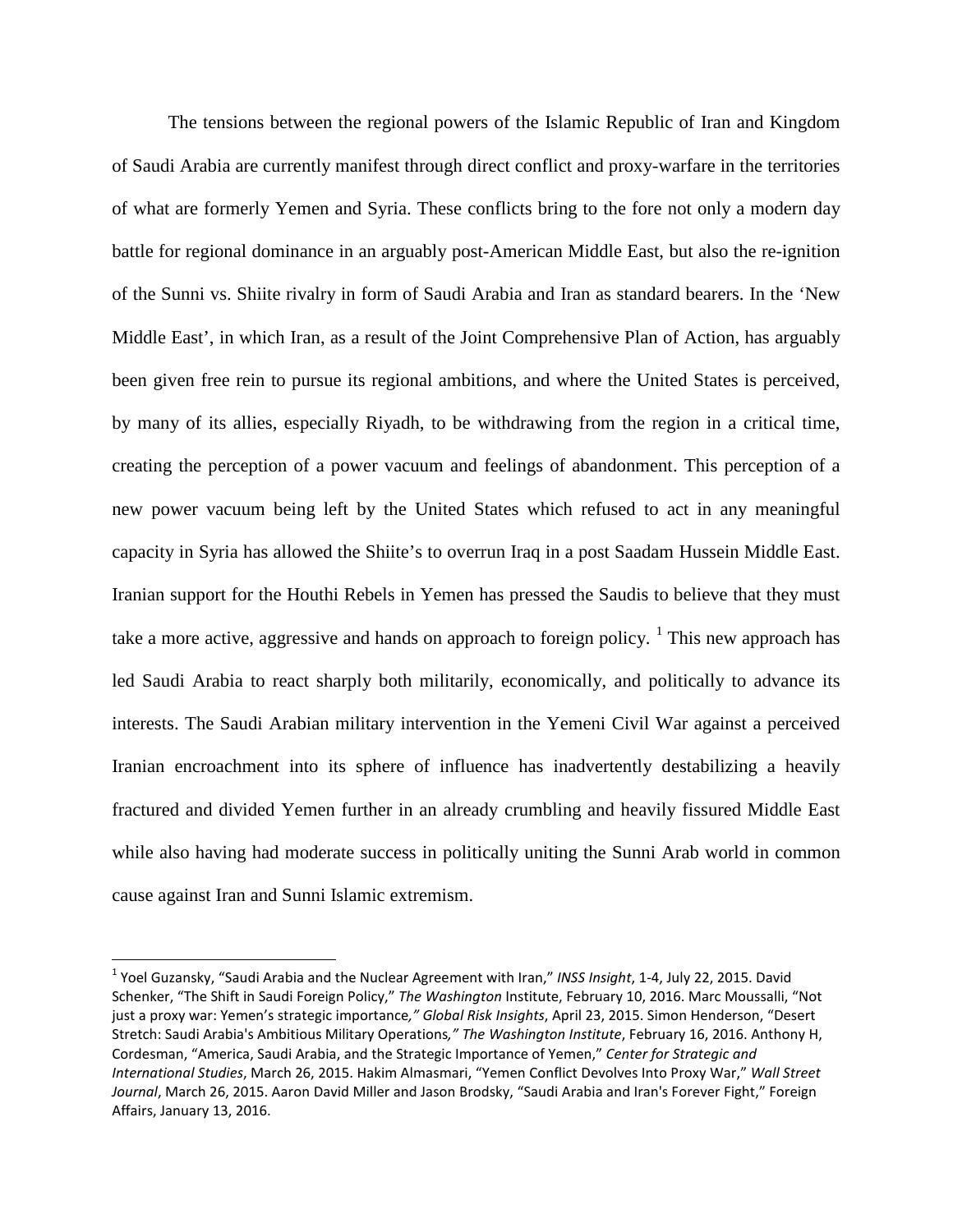Operation Decisive Storm, the name given to the Saudi led military intervention in Yemen, began in March of 2015 in support of the President Abed-Rabbo Mansour Hadi who was facing an attempted coup turned civil war in early 2015. The civil war was begun by ex-president Ali Abdullah Saleh, who was supported by the Houthis and several army units who defected to his side. $^{2}$  $^{2}$  $^{2}$  In the ensuing chaos, Al Qaida and Islamic State, along with other Islamic terror groups, have made gains in Yemen, controlling large swaths of Yemeni territory.<sup>[3](#page-3-1)</sup>

The Houthis, also known as the Ansar Allah, believers in a sect of Shi'ism called Zaydism, have been in perpetual conflict with the Sunni dominated government since the 1970's. After several decades of low level conflict, beginning in 2009, the Houthis began to grow closer to Iran both ideologically and politically. This budding relationship transformed into several different Houthi delegations being sent to Iran, with financial support and regular shipments of military arms from Iran being sent to the Houthis, who have used them in their fight against the coalition, jihadists, and government to push their own interests in Yemen. The support given to the Houthis has created a perception in Saudi Arabia that they must act in order to preserve the kingdom from potential Iranian encroachment into their own backyard. The Houthis themselves represent a direct threat to Southern Saudi Arabia, if the Houthis were to gain control of the country (though this is extremely unlikely), they could potentially threaten Saudi oil shipments and act as an Iranian satellite state, an unacceptable situation in the eyes of the Saudis.[4](#page-3-2)

<span id="page-3-0"></span> <sup>2</sup> Nawaf Obaid, "Saudi Arabia is emerging as the new Arab superpower," *The Telegraph*, May 5, 2015. Mohsen Milani, "Iran's Game in Yemen," *Foreign Affairs*, April 19, 2015. International Crisis Group, "Yemen: Is Peace Possible?" *International Crisis Group, Annual Report*, February 9, 2016.<br><sup>3</sup> J.M. Berger, "The Middle East's Franz Ferdinand Moment," *Foreign Policy*, April 8, 2015. Barak Mendelsohn,

<span id="page-3-1"></span><sup>&</sup>quot;Islamic State in Yemen: Why IS is Seeking to Expand," *BBC*, March 21, 2015. Christopher Swift, "Change, Challenges, and Chaos in Yemen and Saudi Arabia," Foreign Policy Research Institute, February 3, 2015. Ayisha Amr, "How al Qaeda Rules in Yemen," *Foreign Affairs*, October 28, 2015.<br><sup>4</sup> Mohsen Milani, "Iran's Game in Yemen," *Foreign Affairs*, April 19, 2015. Diana Al Rifai, "Timeline: The rise of

<span id="page-3-2"></span>Yemen's Houthis rebels," *Al-Jazeera*, April 23, 2015. Crisis Group, "Yemen: Is Peace Possible?" February, 2015.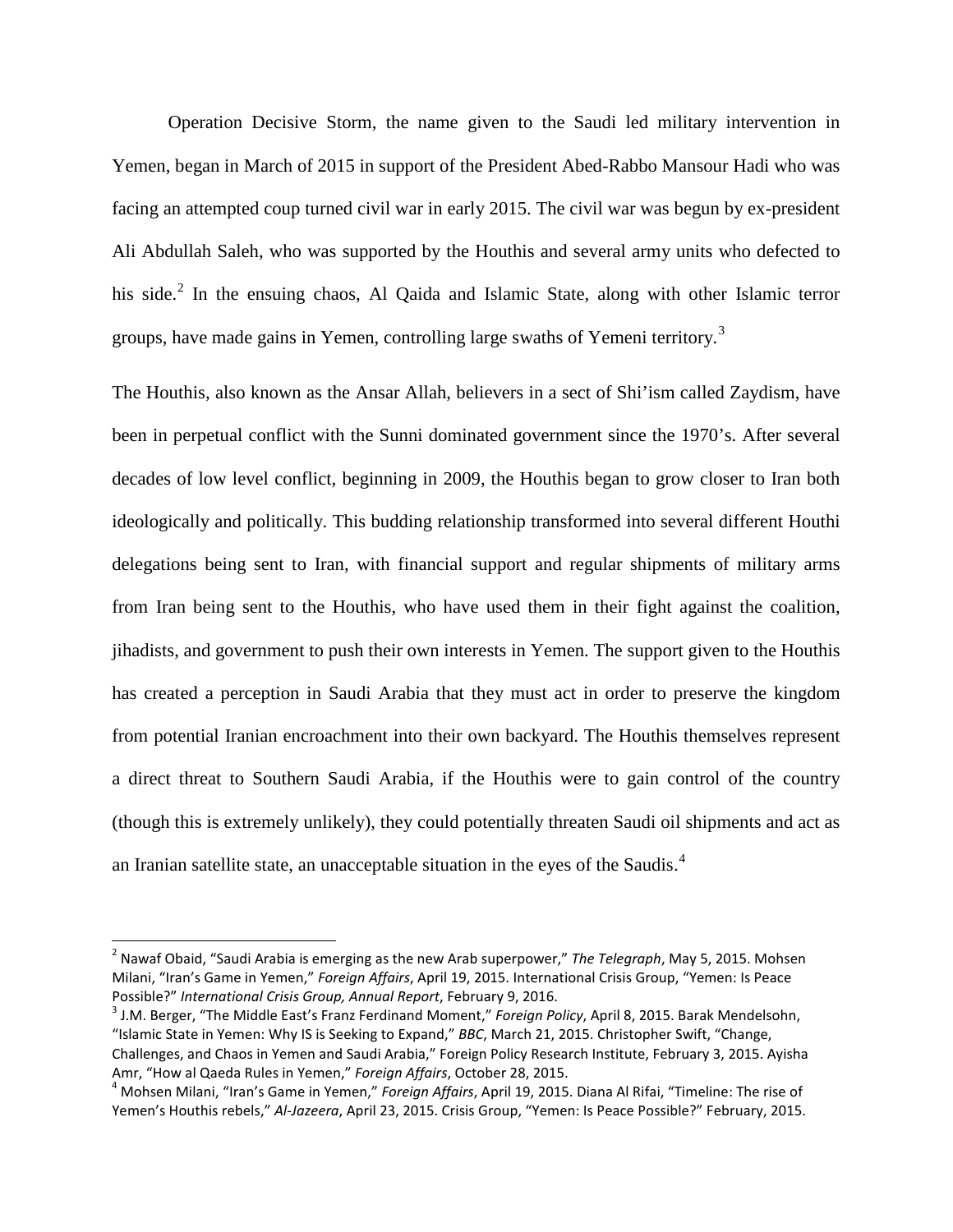This perceived threat of Iranian encroachment through its support for the Houthi rebels has clearly had a few major outcomes. The Saudi led coalition in Yemen, which is a response to the circumstances present in the region, Islamic extremism, and the Houthi's growing power, is made up of over a dozen states who are mostly Sunni Arab majority with nine other states from the MENA region actively contributing to the military mission. This military intervention, though fighting the Houthis, has largely been framed as one against Iranian encroachment and a push back against supposed Iranian regional hegemonic aspirations. Even states who are not Arab such as Turkey and Pakistan are participating in some sort of capacity.<sup>[5](#page-4-0)</sup> This unification of the Sunni world behind Riyadh is a clear indication of the pressure and unease being felt in the wake of the JCPOA and the perceived extension of Iranian reach and power towards regional domination which has created a very measureable shift in the reality of both the Sunni mindset and policy vis-vis Iran and her proxies in Yemen, Syria and Lebanon. [6](#page-4-1) It seems as if Saudi Arabia is establishing 'red lines' in Yemen, and potentially in Syria, that could possibly lead to direct confrontation if violated by Iran.

The war in Yemen reflects another genuine concern which Saudi Arabia has largely been successful combating domestically in the form of Sunni Islamic extremism which currently is thriving in the form of Al Qaida and Islamic State in parts Yemen.<sup>[7](#page-4-2)</sup> The United States had

l

Oren Dorell, "Iranian support for Yemen's Houthis goes back years," *USA TODAY*, April 20, 2015. Mohsen Milani, "Iran's Game in Yemen," *Foreign Affairs Magazine*, April 19, 2015. 5 Dina al-Shibeeb, "Your guide to 'Operation Decisive Storm'," *Al-Arabiya*, March 26, 2015. Obiad, "Saudi Arabia is,"

<span id="page-4-0"></span>*The Telegraph*, May, 2015. Louisa Loveluck, "Saudi Arabia 'oversees deployment of ground troops in Yemen'," *The Telegraph*, May 3, 2015. MME Staff, "Houthis shell Saudi Arabia border town, prompting retaliation threat," *Middle East Eye*, May 5, 2015.<br><sup>6</sup> Aaron David Miller, "Saudi Arabia and Iran's Forever Fight," *Foreign Affairs Magazine*, January 13, 2016. Farideh

<span id="page-4-1"></span>Farhi, "The Middle East After the Iran Nuclear Deal," *Council on Foreign Relations*, September 7, 2015. Hassan Hassan, "Old myths perpetuate poor analysis of Saudi," *The National*, January 17, 2016.<br><sup>7</sup> Mendelsohn, "Islamic State in Yemen," *BBC*, March, 2015. Amr, "How al Qaeda Rules," *Foreign Affairs*, October,

<span id="page-4-2"></span><sup>2015.</sup> Thomas Hegghammer, "Yemeni threat in Saudi Arabia?" *Foreign Policy*, March 26, 2010. Thomas Hegghammer, "There is nothing soft about Saudi counterterrorism," *Foreign Policy*, March 11, 2010.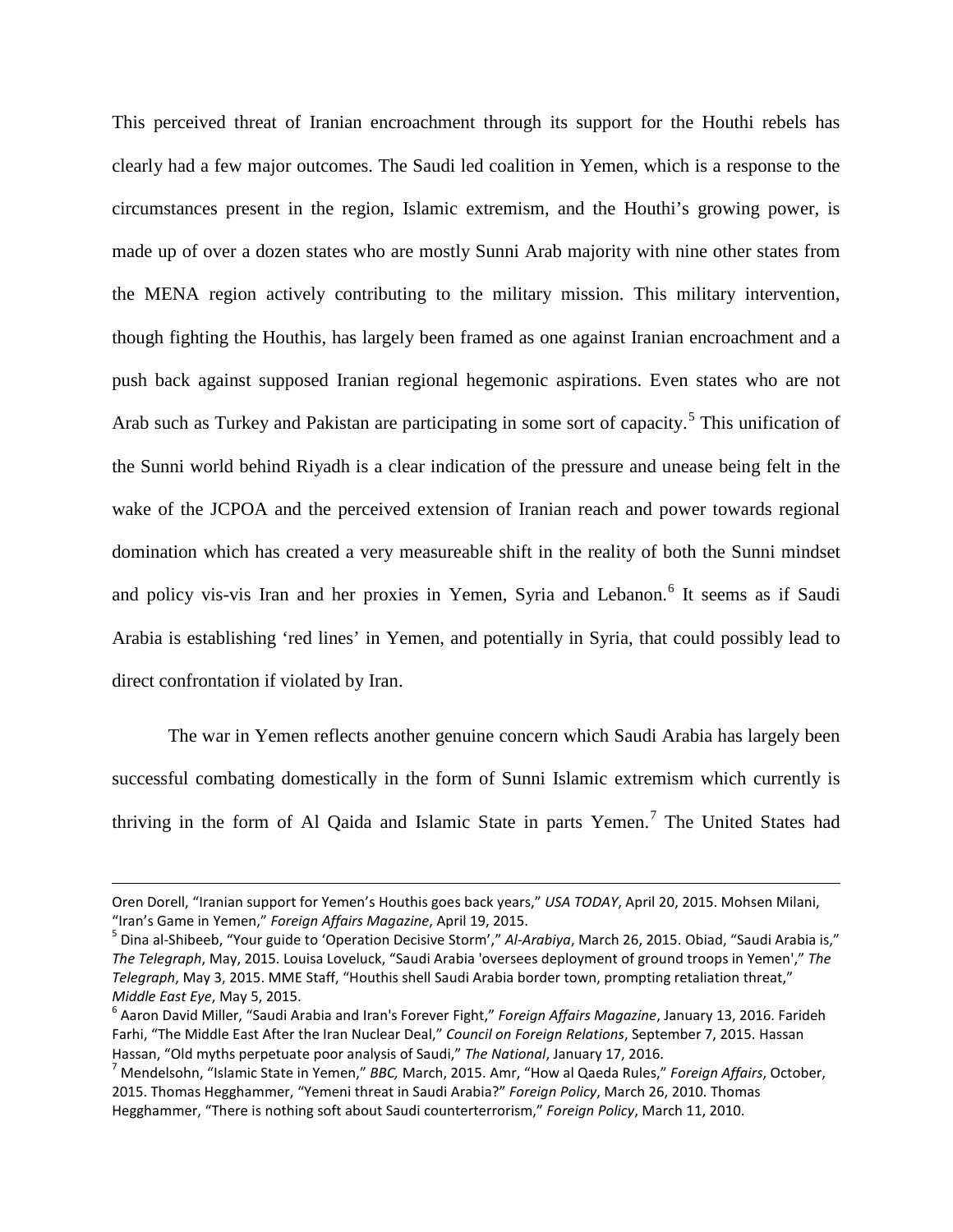originally begun a drone campaign largely against Al Qaida in Yemen beginning in 2009 which has largely had little to no effect in stopping Al Qaida's expansion.<sup>[8](#page-5-0)</sup> This threat on Saudi Arabia's southern border is two folds: not only does it potentially threaten Saudi Arabia through a spillover effect of Islamic extremism into Saudi Arabia, but also creates a potential staging zone for training, arming, funding and growth of these groups which could be exported to the wider region to states such as Jordan, Egypt, and Kuwait, which heavily rely on Saudi support as they are much less stable and do not have the military or financial muscle of Saudi Arabia which has largely become 'The First' Sunni State. It is imperative for the stability of the region that this threat be contained and eliminated if possible, just as Saudi Arabia has done domestically with both Sunni and Shiite extremism.<sup>[9](#page-5-1)</sup>

The drop in price of oil by over 55% in the last year has greatly affected all petroleum producing countries around the world.<sup>[10](#page-5-2)</sup> Saudi Arabia and its fellow oil rich Gulf Cooperation Council members, have refused to slow down production of petroleum, preferring to fight for their market share. This can be seen as tactic used by the newly united front of the Sunni oil rich world (especially the Gulf States), to punish Iran for the JCPOA and to prevent Iranian funds from finding its way to the Houthis, Hezbollah or Iraqi Shiite Militias, all of whom, in the eyes

<span id="page-5-0"></span> <sup>8</sup> Conor Friedersdorf, "How America's Drone War in Yemen Strengthens al-Qaeda," *The Atlantic*, September 28,

<span id="page-5-1"></span><sup>2015.</sup> Jack Serle, "Drones strikes in Yemen," The Bureau of Investigative Journalism, January 30, 2015.<br><sup>9</sup> Kennet M. Pollack, "Fear and Loathing in Saudi Arabia," Foreign Policy, January 7, 2016. Berger, "The Middle East's," April, 2015. Anthony Chibarirwe, "Do Not Ignore Saudi Arabia's Islamic Military Alliance," *The Trumpet*, December 25, 2015. Obiad, "Saudi Arabia is," The Telegraph, May, 2015. Loveluck, "Saudi Arabia," *The Telegraph*, May, 2015. Yoel Guzansky, "Saudi Arabia and the Nuclear Agreement with Iran," *INSS Insight*, July 22, 2015. Yoel Guzansky, "Saudi Arabia: A Buildup of Internal and External Challenges," *INSS Insight*, November 18, 2015. Amos Yadlin, "Another Round in the Saudi-Iranian Confrontation: What Does It Mean, and What Lies Ahead?" *INSS Insight*, January 14, 2016.<br><sup>10</sup> Yoel Guzansky, "Saudi Arabia and the Gulf States Amidst Falling Oil Prices and Regional Upheavals," *INSS Insight*,

<span id="page-5-2"></span>September 7, 2015.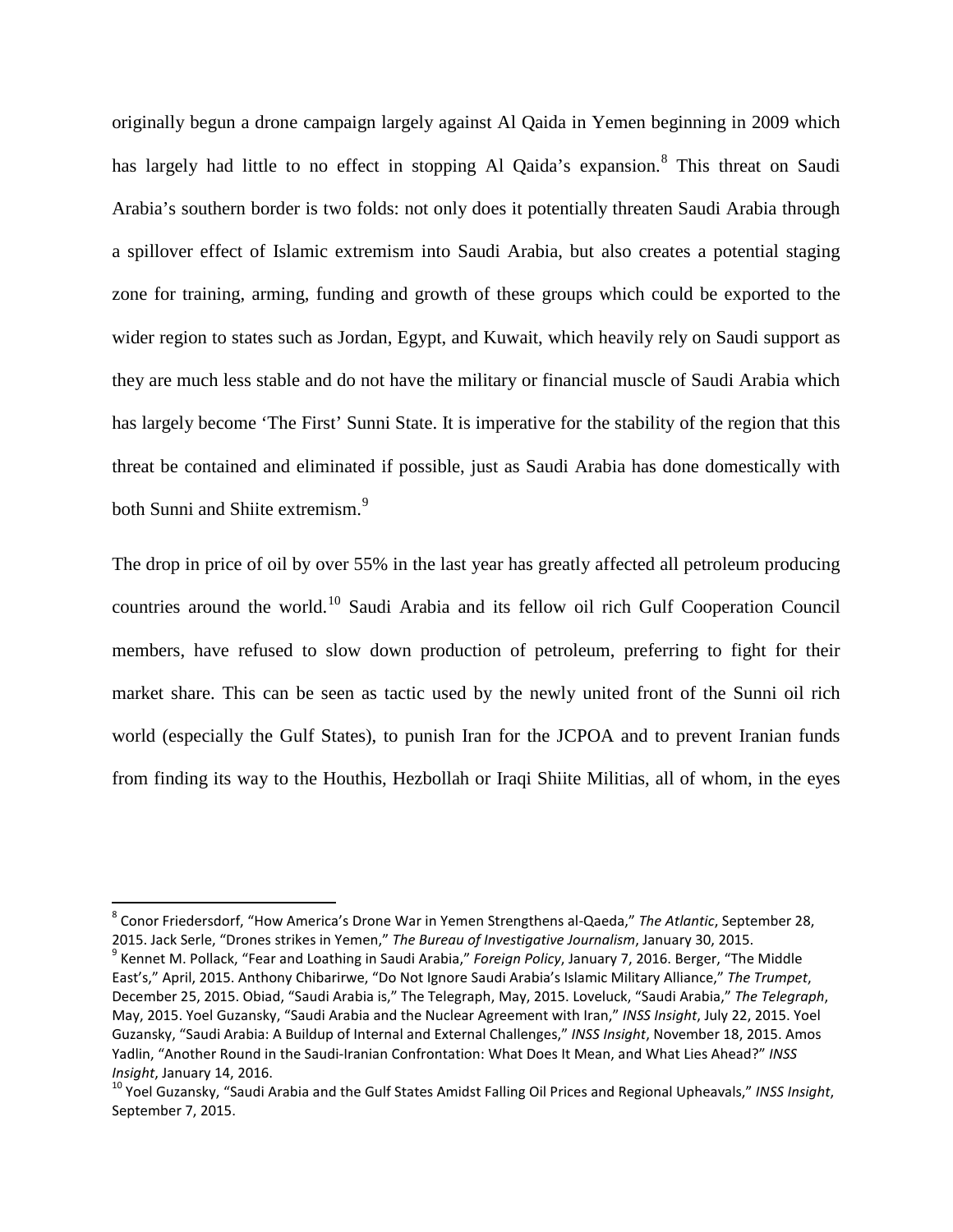of Saudi Arabia, act as proxies of Iran in the current puzzle of conflicts in the Middle East.<sup>[11](#page-6-0)</sup> Practically speaking this may keep petroleum prices down which will force Saudi Arabia to dip into its financial reserves to maintain the incursion into Yemen, which amounts to tens of thousands of troops, as well as hundreds of tanks, planes and naval assets.<sup>[12](#page-6-1)</sup> If this situation continues to progress it will most likely put an enormous strain in the long term on all petroleum producing economies especially Saudi Arabia who relies heavily on oil production for the majority of its yearly budget and to support for its welfare system.<sup>[13](#page-6-2)</sup>

The JCPOA between the P5+1 and Iran may have addressed the issue of nuclear proliferation for the time being, but the negligence of the world powers to address other issues and concerns in the region vis-vis Iran is clearly evident in places like Iraq, Syria, Lebanon, and Yemen today. This is becoming more evident as the Sunni World reacts to a changing reality that is exacerbated through the perception of a vacuum of power left by the United States that has for all intents and purposes, stopped taking a hands on approach to the Middle East. The only real hope for reaching a peaceful solution is to bring all sides to the negotiation table to address the issues between them and draw clearly defined boundaries that, if respected, will prevent both the Shiite block led by Iran and Sunni block led by Saudi Arabia, from proxy warfare, or potentially more dangerous, full blown direct conflict.

## Bibliography

<span id="page-6-0"></span> <sup>11</sup> Sara Zervos, "Saudi Arabia, Shale & Iran: Everything You Need To Know About The Oil Crisis," *Forbes Magazine*, January 26, 2016. Guzansky, "Saudi Arabia and the Gulf States," *INSS Insight*, September, 2015. Bilal Saab, "Riyadh's Oil Play," *Foreign Affairs Magazine*, January 6, 2015.<br><sup>12</sup> Bilal Saab, "Houthi and the Blowback," *Foreign Affairs Magazine*, March 29, 2015. Bilal Saab, "Riyadh's Oil Play,"

<span id="page-6-1"></span>*Foreign Affairs Magazine*, January 6, 2015. Hassan Hassan, "Only the Gulf countries can deliver a stable region," *The National*, January 24, 2016.<br><sup>13</sup> Guzansky, "Saudi Arabia and the Gulf States," *INSS Insight*, September, 2015. Saab, "Riyadh's Oil Play," *Foreign* 

<span id="page-6-2"></span>*Affairs*, January, 2015.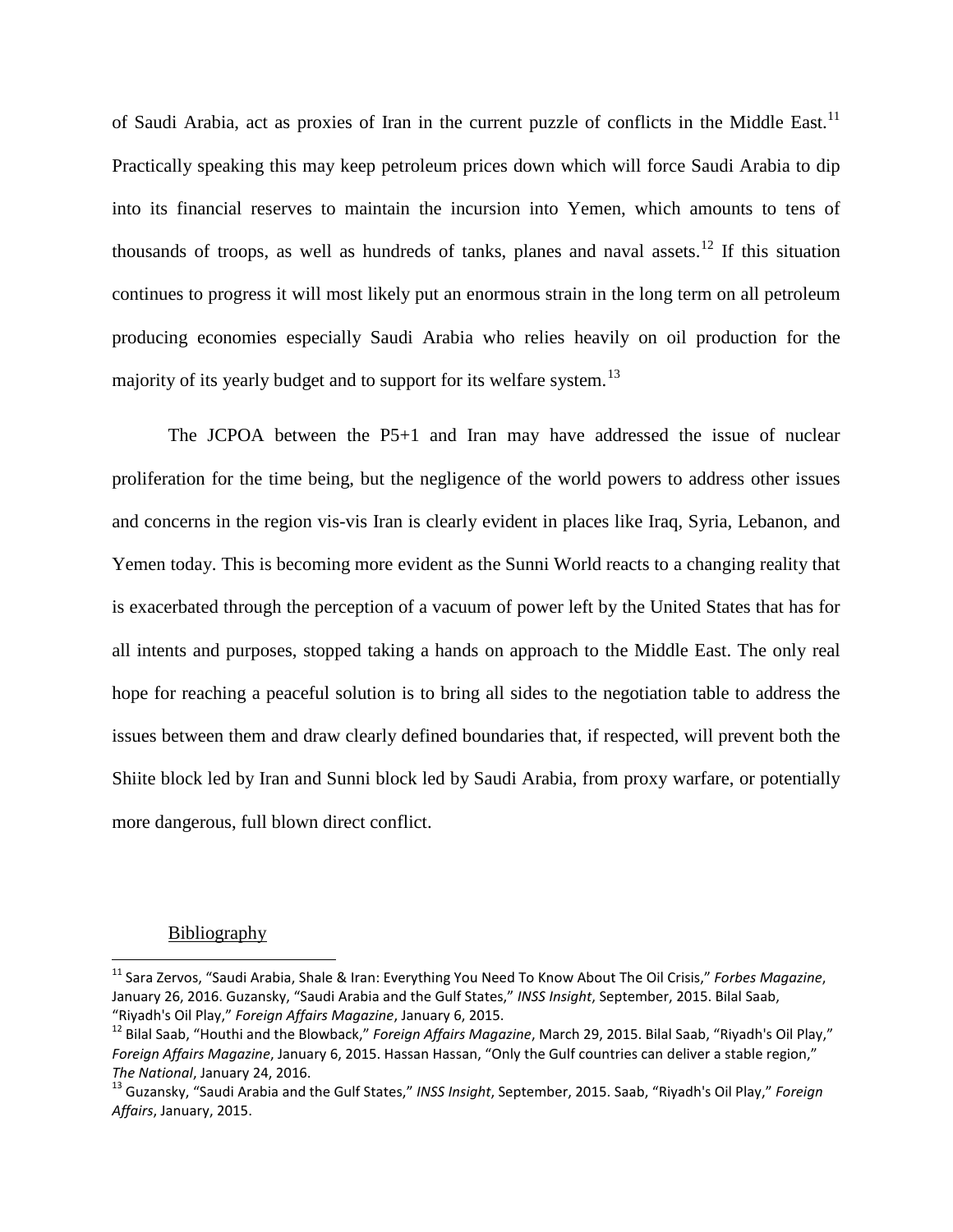- 1. "Yemen: Is Peace Possible?" International Crisis Group. February 9, 2016. Accessed March 18, 2016. http://www.crisisgroup.org/en/regions/middle-eastnorth-africa/iraq-iran-gulf/yemen/167-yemen-is-peace-possible.aspx.
- 2. Al Rifai, Diana. "Timeline: The Rise of Yemen's Houthi Rebels." Al Jazeera English. April 23, 2015. Accessed March 18, 2016. http://www.aljazeera.com/indepth/interactive/2015/03/timeline-yemen-houthis-150326163406556.html.
- 3. Almasmari, Hakim, Rory Jones, and Asa Fitch. "Yemen Conflict Devolves Into Proxy War." WSJ. March 26, 2015. Accessed March 18, 2016. http://www.wsj.com/articles/saudi-arabia-presses-sunni-security-force-asbulwark-against-iran-1427415577.
- 4. Amr, Ayisha. "How Al Qaeda Rules in Yemen." Foreign Affairs. October 28, 2015. Accessed March 18, 2016. https://www.foreignaffairs.com/articles/yemen/2015-10-28/how-al-qaeda-rulesyemen.
- 5. Berger, J. M. "The Middle East's Franz Ferdinand Moment." Foreign Policy The Middle Easts Franz Ferdinand Moment Comments. April 8, 2015. Accessed March 18, 2016. http://foreignpolicy.com/2015/04/08/the-middle-easts-franzferdinand-moment-yemen-saudi-arabia-iran-isis/.
- 6. Braude, Joseph. "A Growing Rift Between Washington and the Gulf States on Yemen." The Huffington Post. January 3, 2015. Accessed March 18, 2016. http://www.huffingtonpost.com/joseph-braude/a-growing-rift-betweenwa b 6778594.html.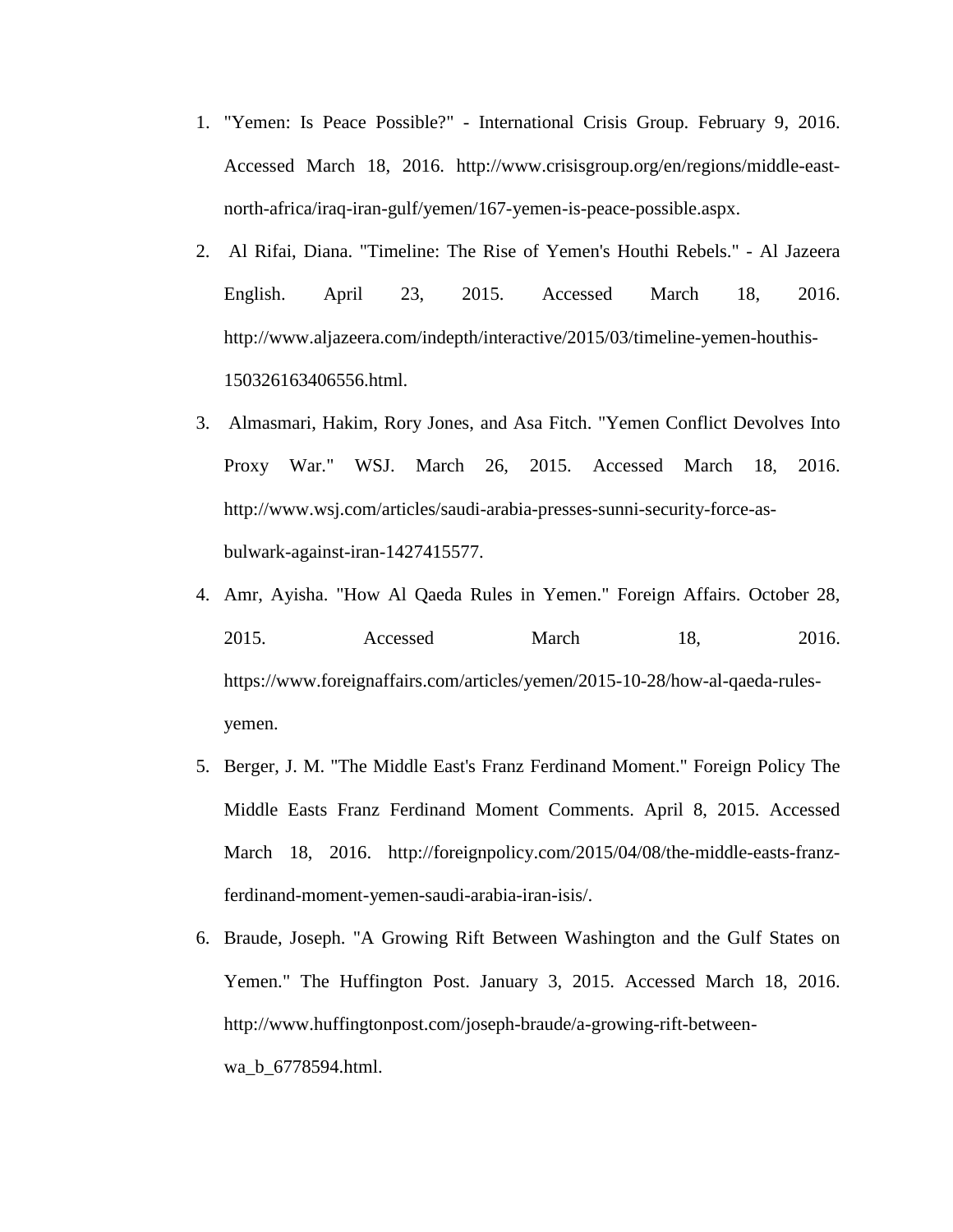- 7. Reuters. "Number of Saudi-led Coalition Troops in Yemen Rises to 10,000: Al Jazeera." Business Insider. September 08, 2015. Accessed March 18, 2016. http://www.businessinsider.com/r-number-of-saudi-led-coalition-troops-inyemen-rises-to-10000-al-jazeera-2015-9.
- 8. Chibarirwe, Anthony. "Do Not Ignore Saudi Arabia's Islamic Military Alliance." Do Not Ignore Saudi Arabia's Islamic Military Alliance. December 25, 2015. Accessed March 18, 2016. https://www.thetrumpet.com/article/13383.2.0.0/world/terrorism/do-not-ignoresaudi-arabias-islamic-military-alliance.
- 9. Cordesman, Anthony H. "America, Saudi Arabia, and the Strategic Importance of Yemen." America, Saudi Arabia, and the Strategic Importance of Yemen. March 26, 2015. Accessed March 18, 2016. http://csis.org/publication/america-saudiarabia-and-strategic-importance-yemen.
- 10. Cordesman, Anthony H. "Iran After Implementation Day." Iran After Implementation Day. January 17, 2016. Accessed March 18, 2016. http://csis.org/publication/iran-after-implementation-day.
- 11. Dorell, Oren. "Iranian Support for Yemen's Houthis Goes Back Years." USA Today. April 20, 2015. Accessed March 18, 2016. http://www.usatoday.com/story/news/world/2015/04/20/iran-support-for-yemenhouthis-goes-back-years/26095101/.
- 12. Farhi, Farideh, Sarah Birke, Matthew Levitt, Hussein Ibish, Chuck Freilich, and Zachary Laub. "The Middle East After the Iran Nuclear Deal." Council on Foreign Relations. September 07, 2015. Accessed March 18, 2016.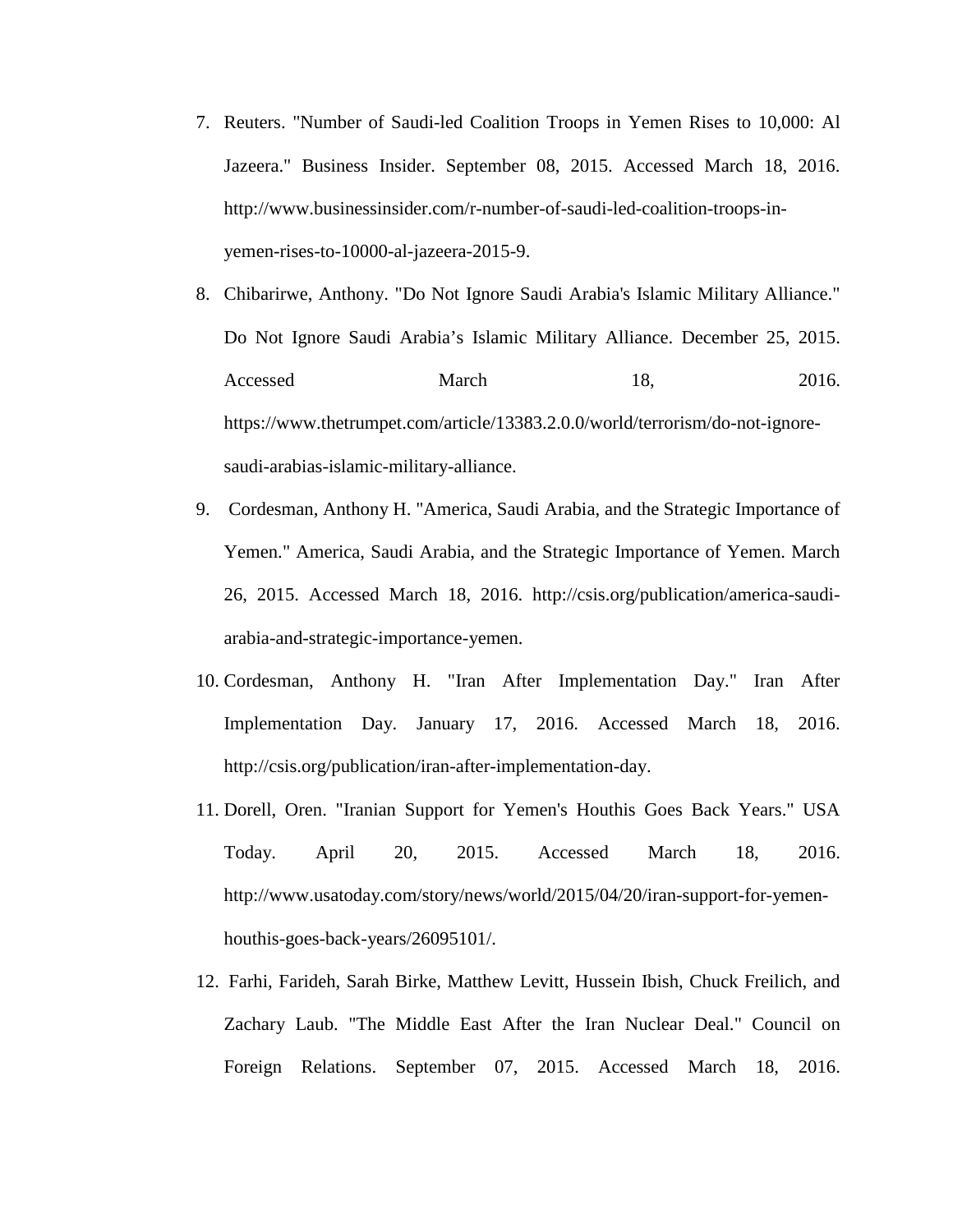http://www.cfr.org/middle-east-and-north-africa/middle-east-after-iran-nucleardeal/p36963.

- 13. Fisher, Max. "The Cold War between Saudi Arabia and Iran That's Tearing Apart the Middle East, Explained." Vox. January 04, 2016. Accessed March 18, 2016. http://www.vox.com/2016/1/4/10708682/sunni-shia-iran-saudi-arabia-war.
- 14. Friedersdorf, Conor. "How America's Drone War in Yemen Strengthens Al-Qaeda." The Atlantic. September 28, 2015. Accessed March 18, 2016. http://www.theatlantic.com/international/archive/2015/09/drone-war-yemen-alqaeda/407599/.
- 15. Friedman, Uri. "What's the Saudi-Iran Feud Really About?" The Atlantic. January 7, 2016. Accessed March 18, 2016. http://www.theatlantic.com/international/archive/2016/01/iran-saudi-sunnishiite/422808/.
- 16. Guzansky, Yoel, and Shmuel Even. "Saudi Arabia and the Gulf States Amidst Falling Oil Prices and Regional Upheavals." INSS- The Institute for National Security Studies. September 7, 2015. Accessed March 18, 2016. http://www.inss.org.il/index.aspx?id=4538.
- 17. Guzansky, Yoel. "INSS Insight No. 723, July 22, 2015 Saudi Arabia and the ..." INSS- The Institute for National Security Studies. July 22, 2015. Accessed March 18, 2016. http://www.inss.org.il/uploadImages/systemFiles/No. 723 - Yoel for web.pdf.
- 18. Guzansky, Yoel, and Erez Striem. "Saudi Arabia: A Buildup of Internal and External Challenges." INSS- The Institute for National Security Studies.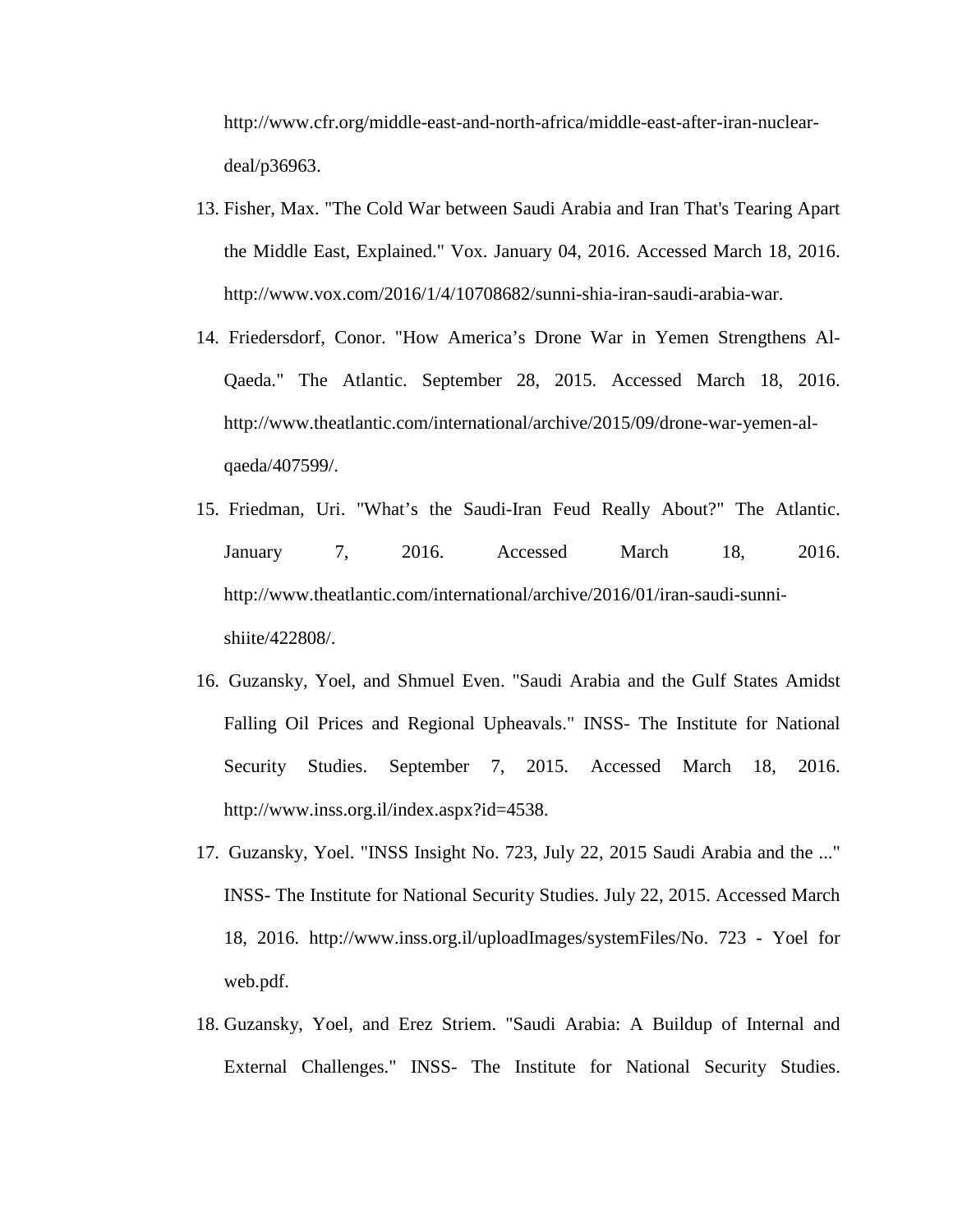November 18, 2015. Accessed March 18, 2016. http://www.inss.org.il/index.aspx?id=4538.

- 19. Hassan, Hassan. "Only the Gulf Countries Can Deliver a Stable Region | The National." Only the Gulf Countries Can Deliver a Stable Region | The National. January 24, 2016. Accessed March 18, 2016. http://www.thenational.ae/opinion/comment/only-the-gulf-countries-can-delivera-stable-region.
- 20. Hassan, Hassan. "Old Myths Perpetuate Poor Analysis of Saudi | The National." Old Myths Perpetuate Poor Analysis of Saudi | The National. January 17, 2016. Accessed March 18, 2016. http://www.thenational.ae/opinion/comment/oldmyths-perpetuate-poor-analysis-of-saudi.
- 21. Hegghammer, Thomas. "There Is Nothing Soft about Saudi Counterterrorism." Foreign Policy There Is Nothing Soft about Saudi Counterterrorism Comments. March 11, 2010. Accessed March 18, 2016. http://foreignpolicy.com/2010/03/11/there-is-nothing-soft-about-saudicounterterrorism/.
- 22. Hegghammer, Thomas. "Yemeni Threat in Saudi Arabia?" Foreign Policy Yemeni Threat in Saudi Arabia Comments. March 26, 2010. Accessed March 18, 2016. http://foreignpolicy.com/2010/03/26/yemeni-threat-in-saudi-arabia/.
- 23. Henderson, Simon. "Desert Stretch: Saudi Arabia's Ambitious Military Operations." - The Washington Institute for Near East Policy. February 16, 2016. Accessed March 18, 2016. http://www.washingtoninstitute.org/policyanalysis/view/desert-stretch-saudi-arabias-ambitious-military-operations.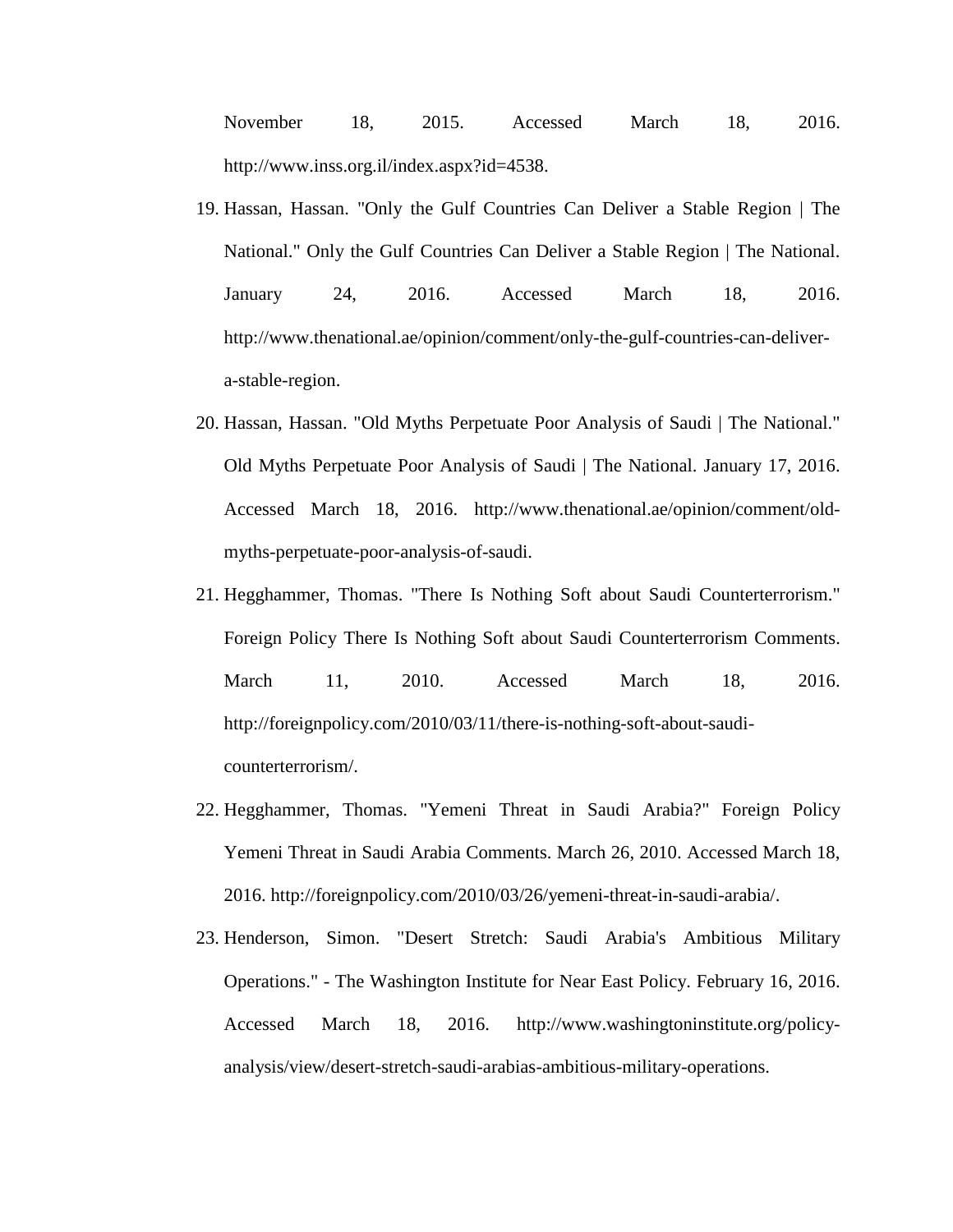24. Loveluck, Louisa, and Magdy Samaan. "Saudi Arabia 'oversees Deployment of Ground Troops in Yemen'" The Telegraph. May 3, 2015. Accessed March 18, 2016.

http://www.telegraph.co.uk/news/worldnews/middleeast/yemen/11580683/Saudi-Arabia-oversees-deployment-of-ground-troops-in-Yemen.html.

- 25. Mendelsohn, Barak. "Islamic State in Yemen: Why IS Is Seeking to Expand." BBC News. March 21, 2015. Accessed March 18, 2016. http://www.bbc.co.uk/news/world-middle-east-31998682.
- 26. MEE Staff. "Houthis Shell Saudi Arabia Border Town, Prompting Retaliation Threat." Middle East Eye. May 5, 2015. Accessed March 18, 2016. http://www.middleeasteye.net/news/breaking-houthis-shell-saudi-arabian-bordertown-1730781389.
- 27. Milani, Mohsen. "Iran's Game in Yemen." Foreign Affairs. April 20, 2015. Accessed March 18, 2016. https://www.foreignaffairs.com/articles/iran/2015-04- 19/irans-game-yemen.
- 28. Miller, Aaron David, and Jason Brodsky. "Saudi Arabia and Iran's Forever Fight." Foreign Affairs. January 13, 2016. Accessed March 18, 2016. https://www.foreignaffairs.com/lists/2016-01-13/saudi-arabia-and-irans-foreverfight.
- 29. Moussalli, Marc. "Not Just a Proxy War: Yemen's Strategic Importance GRI." Global Risk Insights. April 23, 2015. Accessed March 18, 2016. http://globalriskinsights.com/2015/04/not-just-a-proxy-war-yemens-strategicimportance/.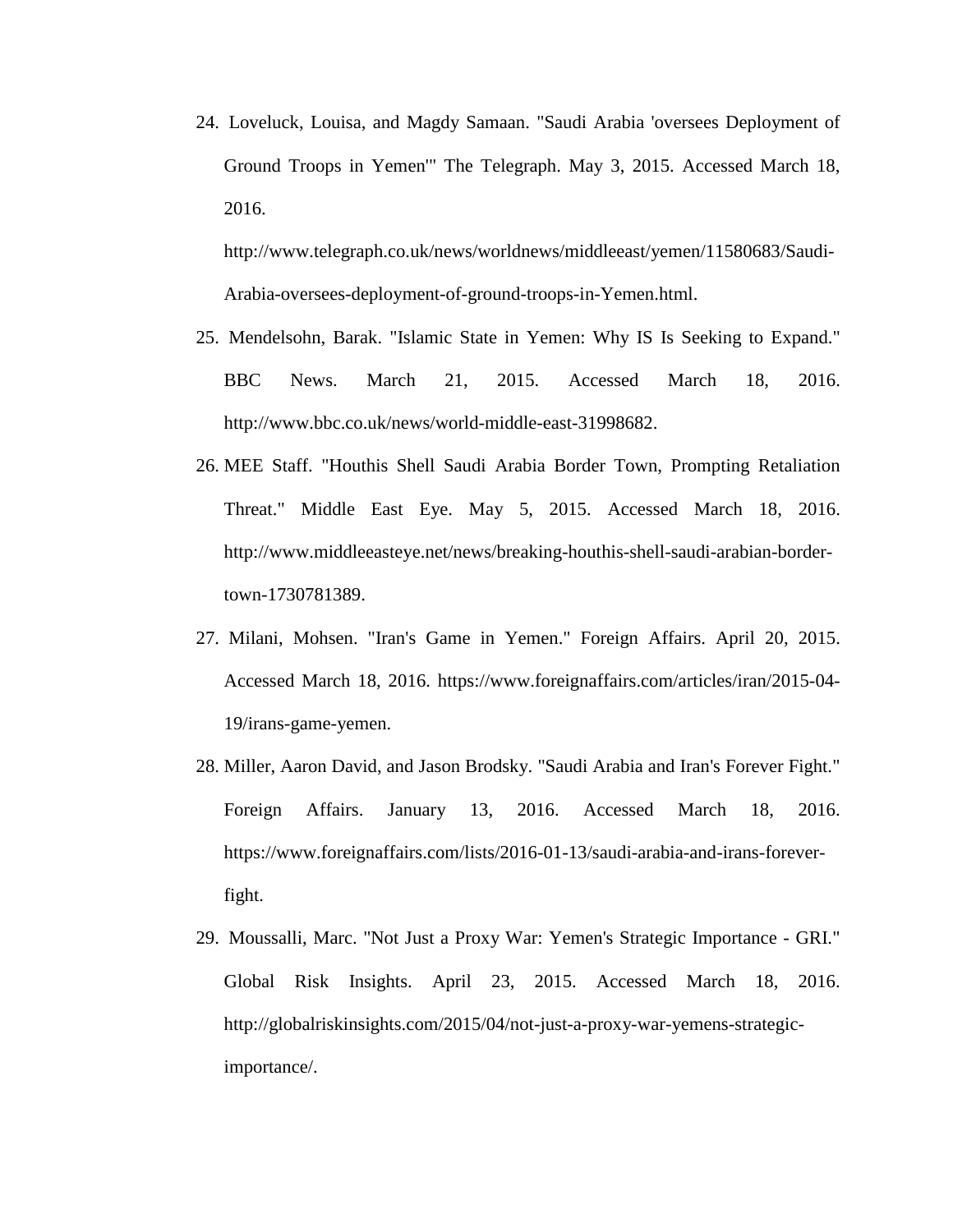- 30. Obiad, Nawaf. "Saudi Arabia Is Emerging as the New Arab Superpower." The Telegraph. May 5, 2015. Accessed March 18, 2016. http://www.telegraph.co.uk/news/worldnews/middleeast/saudiarabia/11583598/Sa udi-Arabia-is-emerging-as-the-new-Arab-superpower.html.
- 31. Pollack, Kenneth M. "Fear and Loathing in Saudi Arabia." Foreign Policy Fear and Loathing in Saudi Arabia Comments. January 7, 2016. Accessed March 18, 2016. http://foreignpolicy.com/2016/01/07/fear-and-loathing-in-saudi-arabia/.
- 32. Saab, Bilal Y. "Houthi and the Blowback." Foreign Affairs. March 29, 2015. Accessed March 18, 2016. https://www.foreignaffairs.com/articles/saudiarabia/2015-03-29/houthi-and-blowback.
- 33. Saab, Bilal Y., and Robert A. Manning. "Riyadh's Oil Play." Foreign Affairs. January 6, 2015. Accessed March 18, 2016. https://www.foreignaffairs.com/articles/middle-east/2015-01-06/riyadhs-oil-play.
- 34. Schenker, David. "The Shift in Saudi Foreign Policy." The Washington Institute for Near East Policy. February 10, 2016. Accessed March 18, 2016. http://www.washingtoninstitute.org/policy-analysis/view/the-shift-in-saudiforeign-policy.
- 35. Serle, Jack. "Analysis: What next for Yemen as Death Toll from Confirmed US Drone Strikes Hits 424, including 8 Children - The Bureau of Investigative Journalism." The Bureau of Investigative Journalism. January 30, 2015. Accessed March 18, 2016. https://www.thebureauinvestigates.com/2015/01/30/analysisdeath-toll-drone-strikes-yemen-crisis-what-next/.